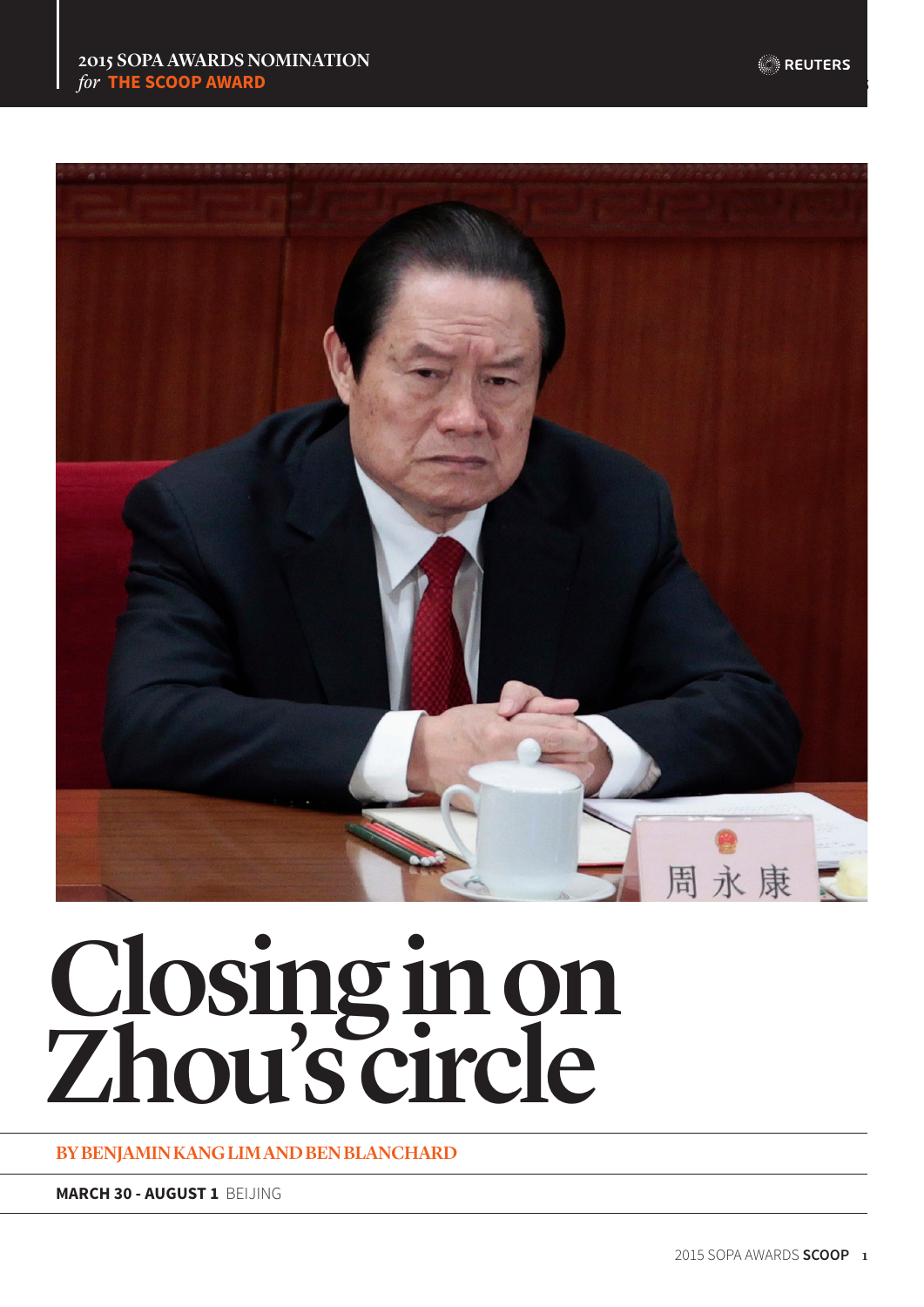# China seizes \$14.5 billion assets from famil associates of exsecurity chief

#### BY BENJAMIN KANG LIM AND BEN BLANCHARD

**MARCH 30** BEIJING

**hinese authorities have seized**  assets worth at least 90 billion yuan (\$14.5 billion) from family members and associates of retired domeshinese authorities have seized<br>assets worth at least 90 billion yuan<br>(\$14.5 billion) from family members<br>and associates of retired domes-<br>tic security tsar Zhou Yongkang, who is at the centre of China's biggest corruption scandal in more than six decades, two sources said.

More than 300 of Zhou's relatives, political allies, proteges and staff have also been taken into custody or questioned in the past four months, the sources, who have been briefed on the investigation, told Reuters.

The sheer size of the asset seizures and the scale of the investigations into the people around Zhou — both unreported until now make the corruption probe unprecedented in

modern China and would appear to show that President Xi Jinping is tackling graft at the highest levels.

But it may also be driven partly by political payback after Zhou angered leaders such as Xi by opposing the ouster of former high-flying politician Bo Xilai, who was jailed for life in September for corruption and abuse of power.

Zhou, 71, has been under virtual house arrest since authorities began formally investigating him late last year. He is the most senior Chinese politician to be ensnared in a corruption investigation since the Communist Party swept to power in 1949.

"It's the ugliest in the history of the New China," said one of the sources, who has ties to the leadership, requesting anonymity to avoid repercussions for speaking to the foreign media about elite politics.

The government has yet to make any official statement about Zhou or the case against him and it has not been possible to contact Zhou, his family, associates or staff for comment. It is not clear if any of them have lawyers.

The party's anti-corruption watchdog and the prosecutor's office did not respond to requests for comment. In the secretive world of China's Communist Party, targets of its investigations usually disappear, often for months or even years, until an official announcement is made.

Xi ordered a task force formed in late November or early December to look into accusations against Zhou, sources have previously told Reuters. They have not said what the allegations were except that they were related to violating party discipline, official jargon for corruption.

A third source with ties to the leadership said Zhou had refused to cooperate with investigators, insisting he was the victim of a power struggle.

"Zhou Yongkang is tough and claims it's political persecution," the source said.

Zhou rose through the ranks of China's oil and gas sector before joining the elite Politburo Standing Committee in 2007, where as domestic security chief his budget exceeded defence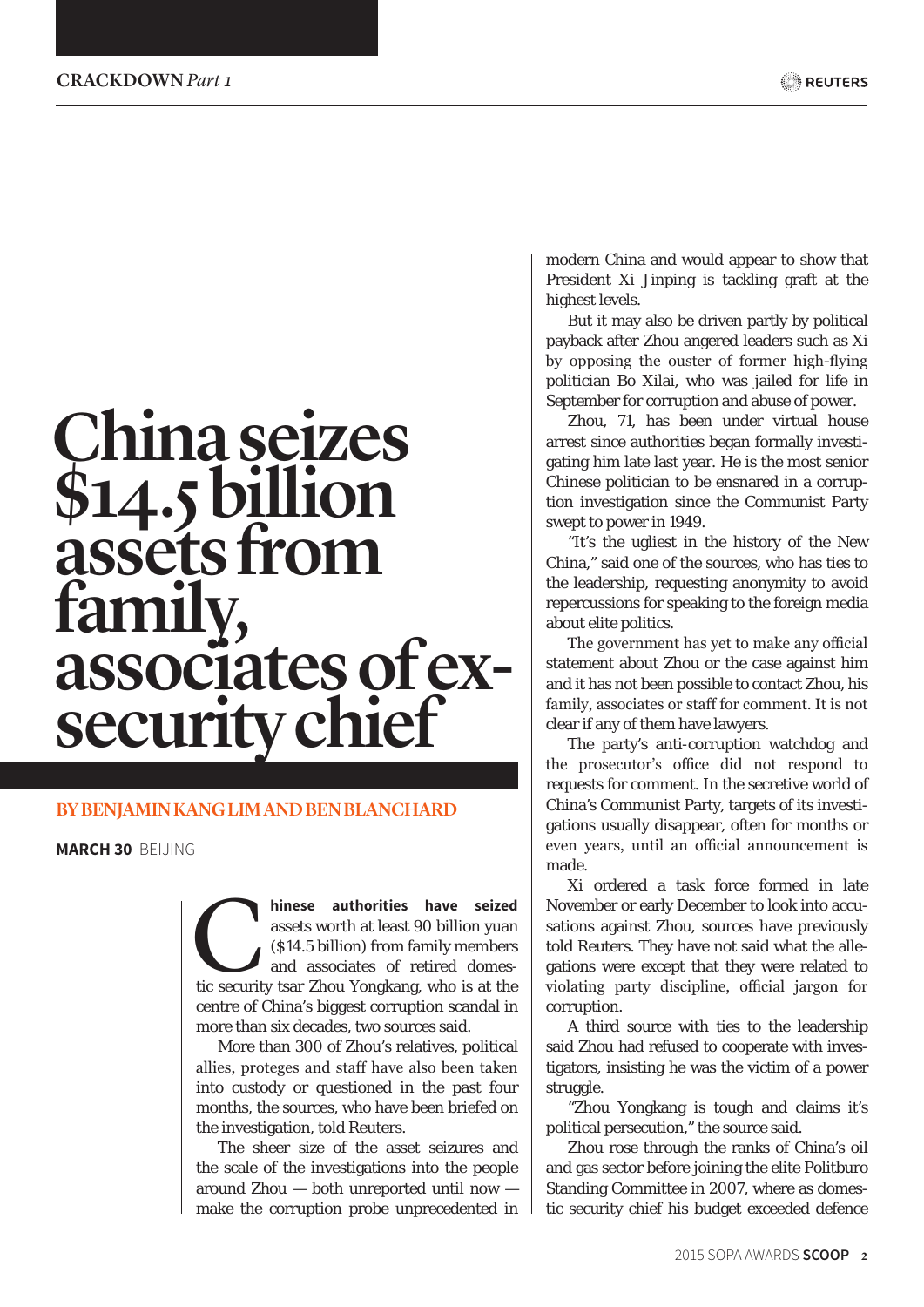#### CRACKDOWN *Part 1*



The seized assets had a combined value of at least 90 billion yuan.



spending. He retired in 2012 and was last seen at an alumni event at the China University of Petroleum on Oct. 1.

### **BONDS, VILLAS, CARS, LIQUOR, GOLD**

**The first two sources said prosecutors and the**  party's anti-corruption watchdog had frozen bank accounts with deposits totaling 37 billion yuan and seized domestic and overseas bonds with a combined value of 51 billion yuan after raiding homes in Beijing, Shanghai and five provinces.

Investigators had also confiscated about 300 apartments and villas worth around 1.7 billion yuan, antiques and contemporary paintings with a market value of 1 billion yuan and more than 60 vehicles, the sources added. Other items seized included expensive liquor, gold, silver and cash in local and foreign currencies.

The seized assets belonged to those in custody, the sources said, without saying how many people in total had been detained compared to just questioned. Most of the assets were not in Zhou's name, they added.

According to the sources, the seized assets had a combined value of at least 90 billion yuan, although it was unclear what share of that total was ill-gotten and would be turned over to the state.

The amount eventually made public could be smaller to avoid embarrassing the party and angering ordinary Chinese, the sources said.

Such asset seizures, while large, are not uncommon in China, where excess has often been revealed from graft probes in recent years. In January, the respected Chinese magazine Caixin said authorities had seized a solid gold statue of Mao Zedong among other things from the mansion of a senior military officer who has been under investigation since he was sacked in 2012.

### **LONG LIST**

**The first two sources added that more than 10** 

of Zhou's relatives had been detained. They included Zhou's one-time television reporter wife Jia Xiaoye, his eldest son from a previous marriage Zhou Bin, Zhou Bin's in-laws and Zhou Yongkang's brother.

About 10 officials who held a rank equivalent to at least vice minister were also under investigation, the sources said.

Among them were Jiang Jiemin, former chairman of both state energy giant PetroChina and its parent China National Petroleum Corporation (CNPC), former Vice Minister of Public Security Li Dongsheng and Ji Wenlin, ex-vice governor of the southernmost island province of Hainan.

Chinese state media has announced that all three were being investigated for serious violations of discipline. They were either proteges or aides to Zhou.

Reuters has been unable to contact the three men. It's unclear if they have lawyers.

More than 20 of Zhou's bodyguards, secretaries and drivers had also been detained, the sources said. Many other family members and associates had been questioned.

#### **THE BIGGEST TIGER?**

**Since becoming head of the party in late 2012** and then president a year ago, Xi has vowed to go after both powerful "tigers" and lowly "flies" in an effort to crack down on the corruption he says threatens the party's very existence.

But Xi is in a dilemma over whether to put Zhou on trial lest it further undermine public faith in the party, the three sources said, referring to the growing disillusionment in China over rampant graft and abuse of power.

Xi would also risk alienating other party elders who fear that they and their families could be next, political analysts say.

Putting someone as powerful as Zhou in the dock would be a political decision that only Xi could make after getting the consensus of senior party members, Xi's predecessors and other retired top officials, they say.

In ordering the investigation, Xi broke with an unwritten rule that incumbent and retired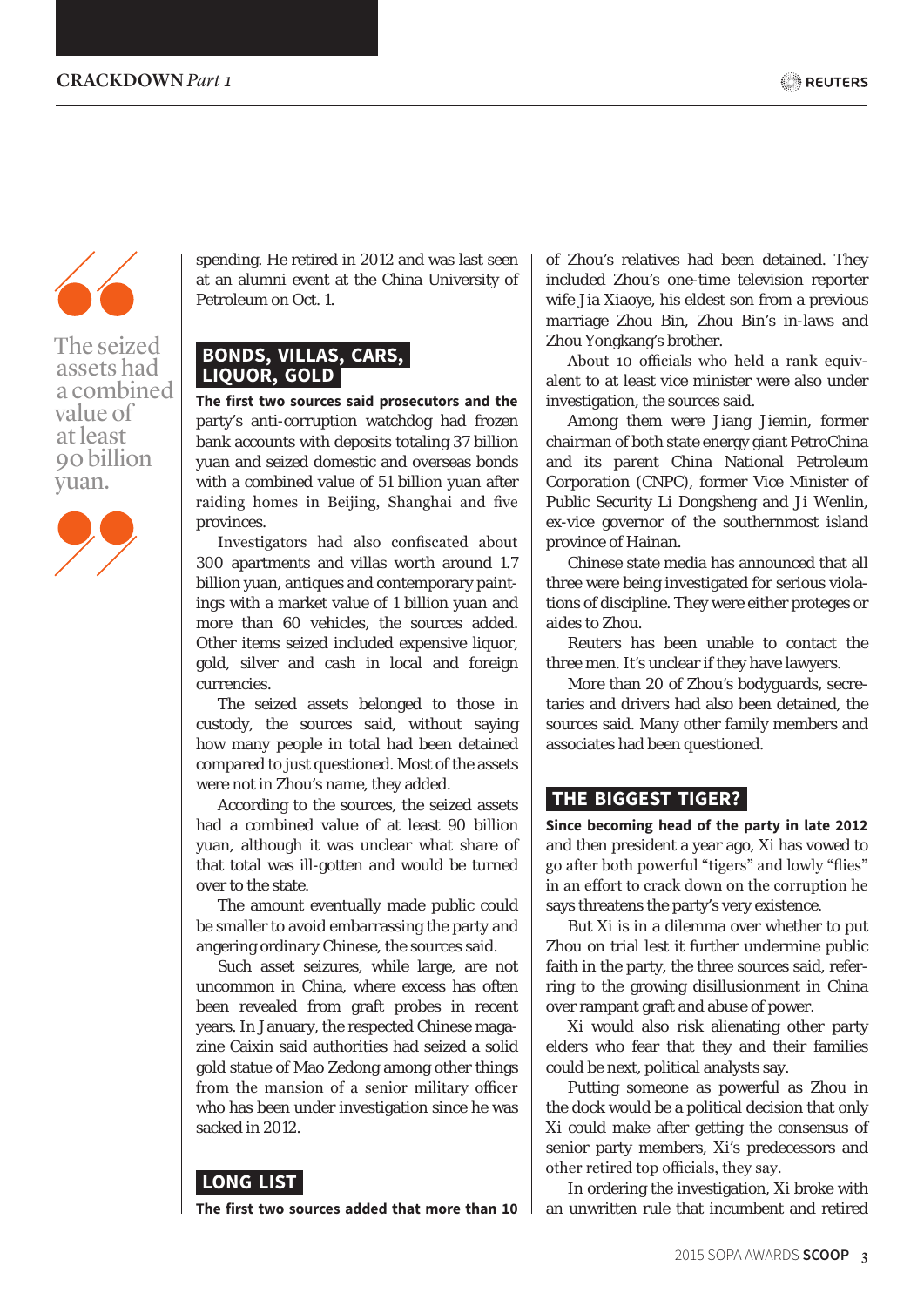members of the Standing Committee were immune from prosecution.

As a member of the Standing Committee, the apex of power in China, and a former domestic security chief, Zhou would have intimate knowledge of the skeletons in the party's closet.

It is still unclear exactly why Zhou has been targeted, though an early sign that he might have overstepped was when he retired and the position of domestic security chief was dropped from the Standing Committee.

Sources have also said Zhou angered Xi and other leaders over Bo Xilai, whose career was ended in 2012 by a murder scandal in which his wife was eventually convicted of poisoning a British businessman who had been a family friend.

Before Bo's downfall, Zhou had recommended that Bo succeed him as domestic security chief, multiple sources with direct knowledge of the matter have said. <sup>©</sup>

Cover photo by **Jason Lee**  Editing by **Dean Yates**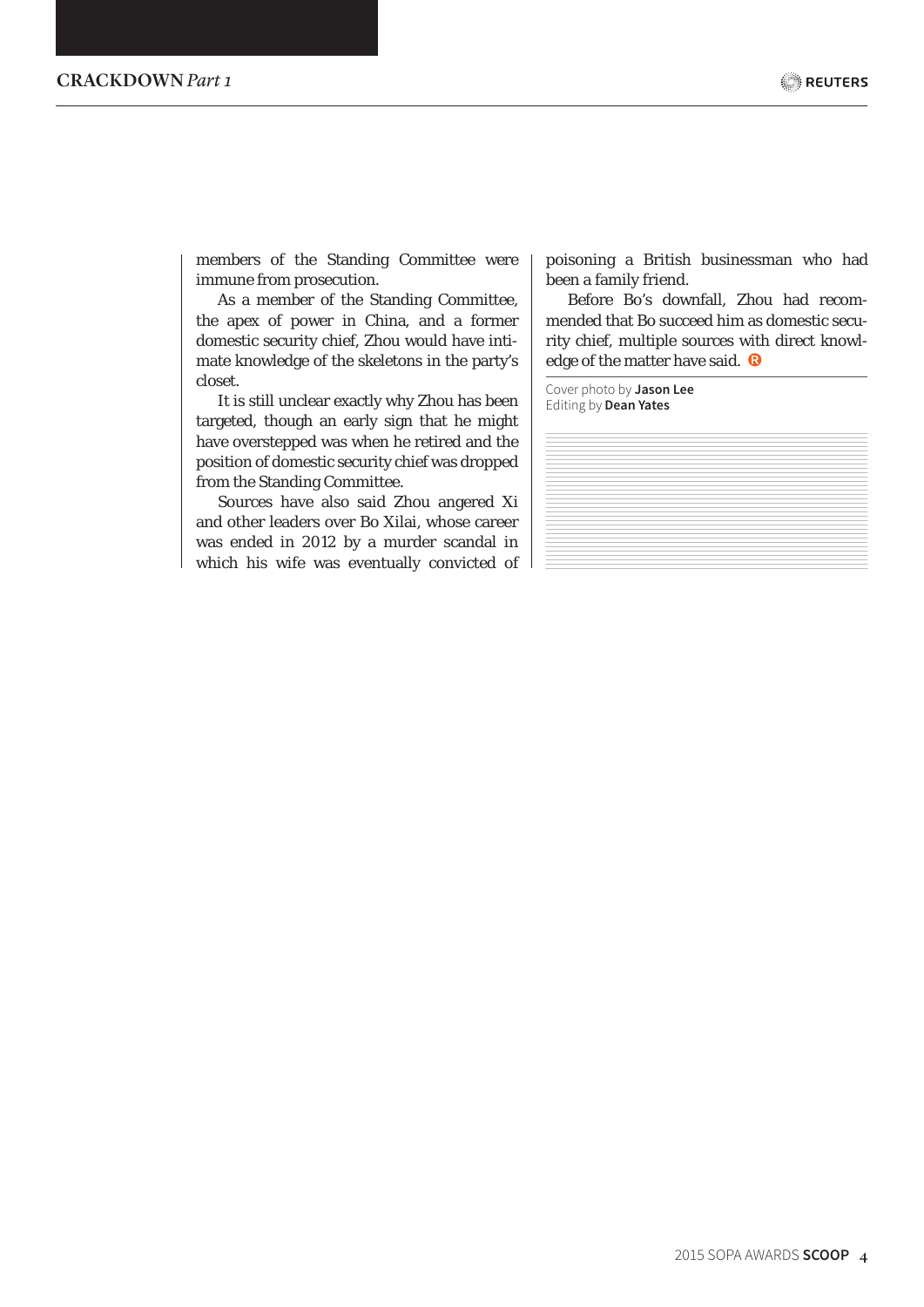# China's Xi likely to promote army general who exposed graft

#### BY BENJAMIN KANG LIM AND BEN BLANCHARD

**AUGUST 1** BEIJING

**resident Xi Jinping is likely to promote** a corruption whistleblower to China's top military decision-making body to underscore his determination to tackle The country's state of the country's rapidly modernising body to underscore his determination to tackle graft inside the country's rapidly modernising armed forces, two sources said.

General Liu Yuan, 62, the eldest son of late president Liu Shaoqi, is set to be appointed to the Central Military Commission during a meeting of the Communist Party's elite 205-member Central Committee in October, a source close to the leadership and a second source with ties to the military said.

Security had been stepped up around Liu after he had received death threats for exposing the worst military graft scandal in modern

China, which involved the widespread selling of positions in the People's Liberation Army (PLA), three separate sources added.

Xi has made tackling pervasive official corruption one of his top priorities since he took over the party in November 2012. His crackdown accelerated this week when the party said it was investigating former domestic security chief Zhou Yongkang for breaching party discipline, a euphemism for corruption.

Xi has also demanded the military clean up its act and become more combat ready as China asserts itself in the disputed waters of the East and South China Seas, though the country has not fought a war in decades and stresses it wants peaceful ties with its neighbours.

"Liu Yuan will at the very least become a member of the Central Military Commission. He could even become a vice-chairman," said the source close to the leadership, who requested anonymity to avoid repercussions for speaking about elite politics to a foreign reporter without permission.

Xi, who has publicly acknowledged his friendship with Liu on a number of occasions, heads the Central Military Commission, which controls the 2.3 million-strong armed forces, the world's largest. The commission has two vice chairmen.

Liu is currently political commissar of the PLA's Logistics Department.

A vocal critic of graft in the military, Liu's whistleblowing paved the way for corruption charges against retired military commission vice chairman and former politburo member Xu Caihou as well as Lieutenant-General Gu Junshan.

During a closed-door meeting of the country's top brass in 2012, before Xi took over the party, Liu accused Gu and his protectors of corruption and vowed to fight graft even if it meant losing his job, multiple sources have told Reuters.

This led to an investigation and the sacking of Gu as deputy logistics chief later in 2012, those sources said. Xu, one of Gu's main supporters in his rise through the ranks, was then implicated during interrogations of Gu.